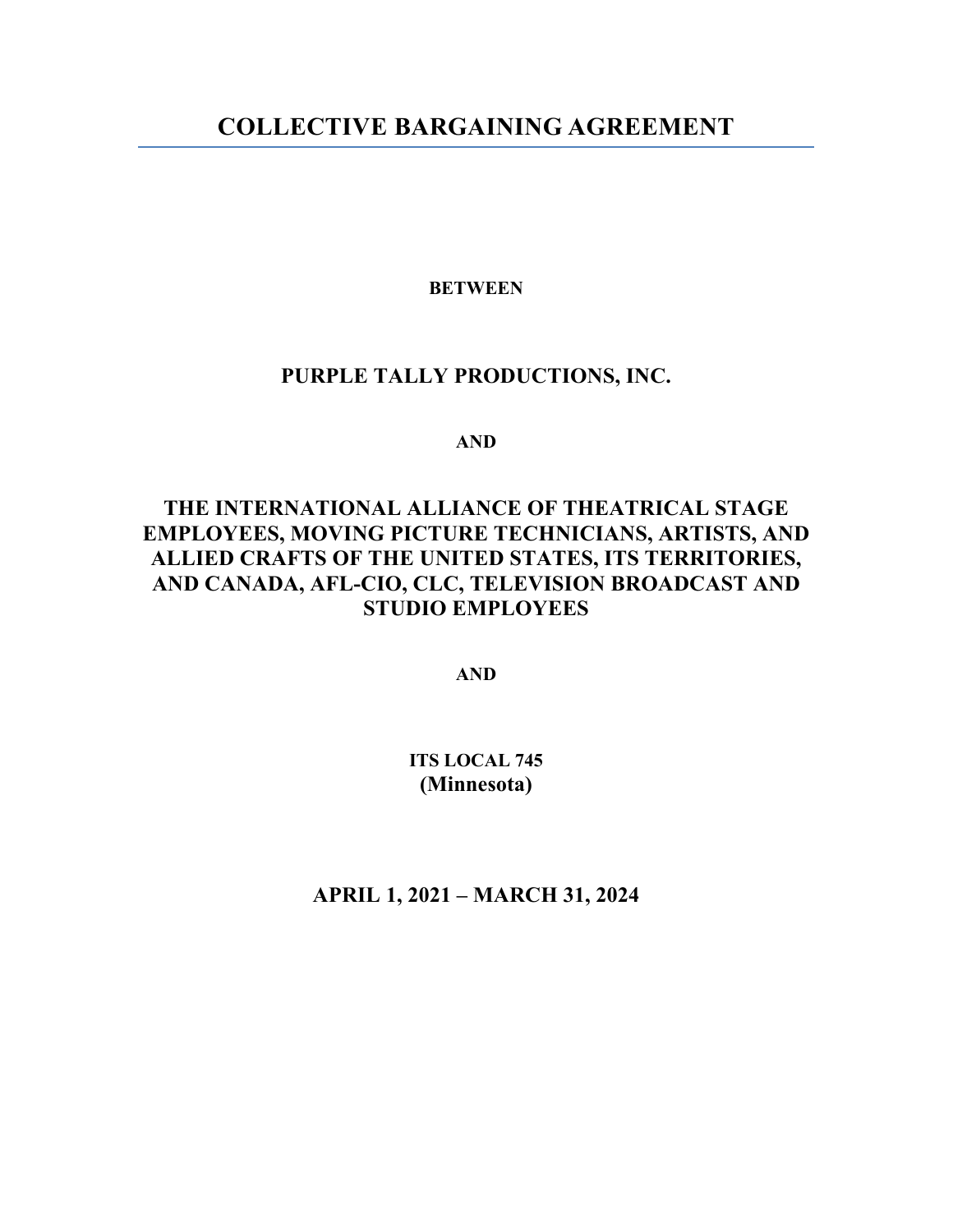# Purple Tally Productions, Inc. - IATSE Local 745 Agreement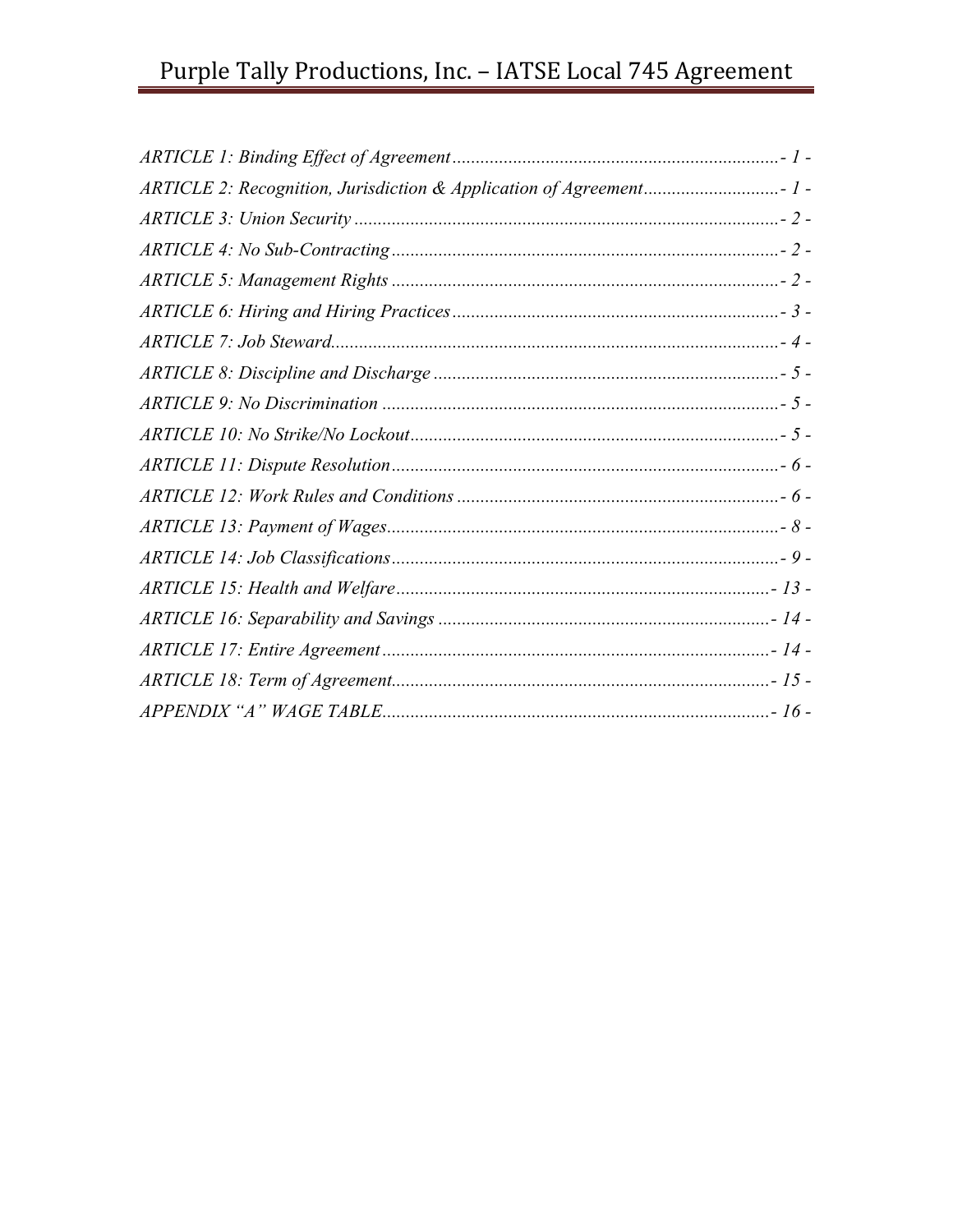**The following Understanding between Purple Tally Productions, Inc. and signatories attached to this Agreement, hereinafter referred to as the "Employer," and The International Alliance of Theatrical Stage Employees, Moving Picture Technicians, Artists and Allied Crafts of the United States, its Territories and Canada, and its Affiliated Local No. 745, Minneapolis/St. Paul, Minnesota, hereinafter referred to as the "Union."**

#### **ARTICLE 1: Binding Effect of Agreement**

This Agreement shall be binding upon the Union and upon the Employer, and upon their respective transferees, successors, and assigns.

#### **ARTICLE 2: Recognition, Jurisdiction & Application of Agreement**

**2.01** The Employer acknowledges and agrees that for the Minneapolis/St. Paul metro area and the State of Minnesota, the Union has demonstrated to the Employer's satisfaction that it represents a majority of the Employer's Employees that perform the functions customarily within the jurisdiction of the Union, including by way of illustration but not limitation, the technical production crew members, in the job classifications described below. The Employer hereby recognizes the IATSE as the collective bargaining representative under Section 9(a) of the National Labor Relations Act, of the Employer's Employees, and the bargaining unit listed in Article One of this Agreement.

**2.02** Inclusions: Technical Director (TD), Audio Mixer, Audio Assistant (A2 & A3), Video Controller (V1), Assistant Video Controller (V2), Graphic Operators, Graphic Coordinators, Camera Operators (both stationary and remotely operated), Jib Operators, Capture Playback Operators (CPO), V2/Fiber Optic Technicians, ENG Camera Operators, Utility Technicians & Stage Managers.

**2.03** Exclusions: All other persons and categories are excluded, such as employees covered under other collective bargaining agreements, maintenance personnel (e.g., Maintenance Engineers), transportation personnel (e.g., Drivers, Driver - Technicians) clerical personnel (e.g., Messengers, Runners, management/supervisory personnel (e.g., Associate Producers, Unit Managers, Technical Managers), and security personnel.

**2.04** This Agreement is intended to cover the employment of the above technicians for all events which end use is; Broadcast, Live-to Tape, Webcast/Streamed (fee-based) events. If the Employer is engaged to crew or produce events other than defined above, the parties shall meet and confer with the designated Union Representative as to the appropriate wages, terms, and conditions for the event(s) in question. The wage scales and working condition provisions of this Agreement shall be minimums and employees shall not be precluded from obtaining better conditions than those outlined in this Agreement. Any employee enjoying such better conditions shall not have their wages or working conditions reduced as a consequence of this Agreement.

**2.05** Whereas the Employer has the need to hire skilled personnel, and whereas Local 745 can supply such skilled personnel to the Employer, the Employer agrees to wages and conditions hereinafter specified in this Collective Bargaining Agreement.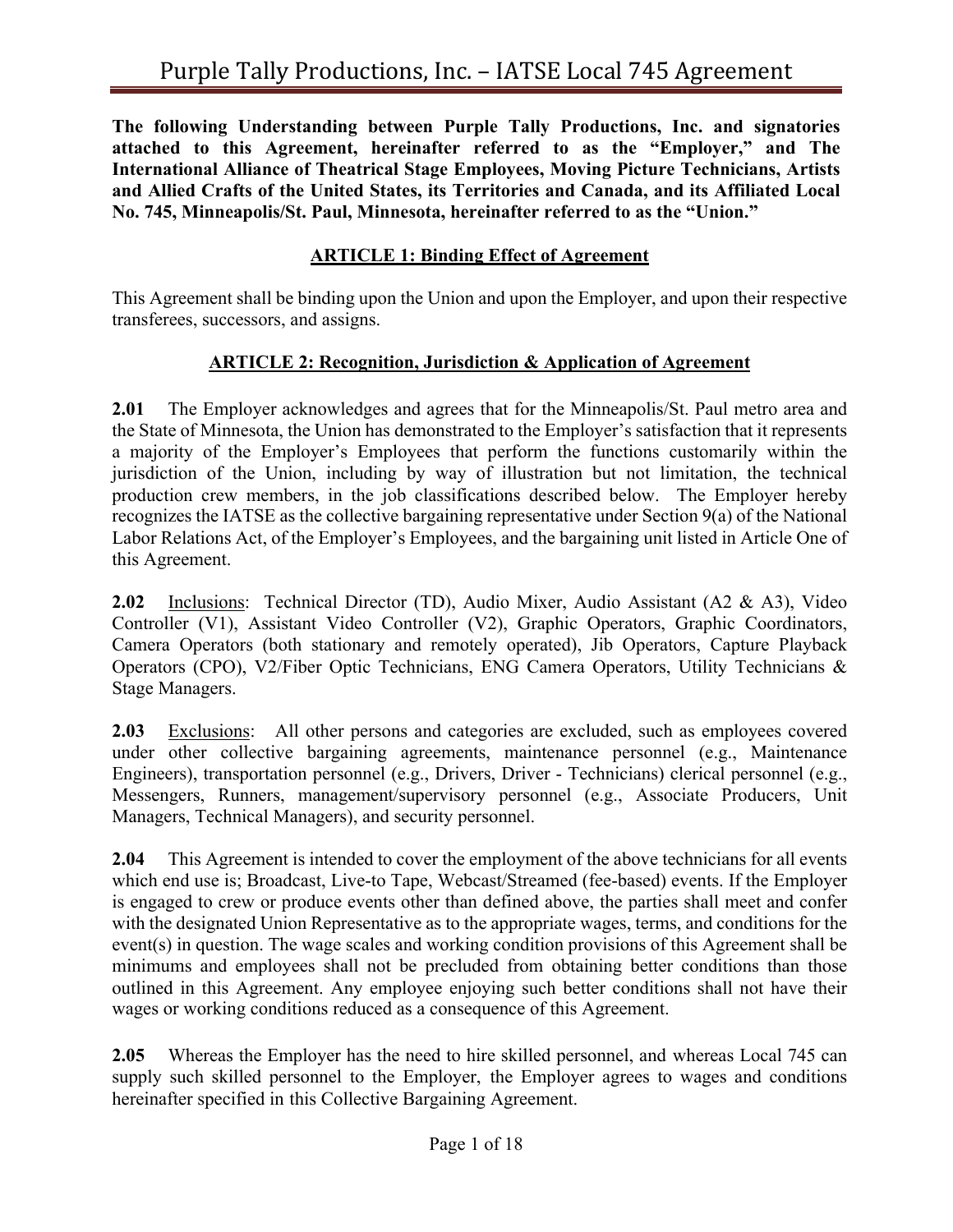**2.06** The Employer and the Union acknowledge that due to rapid changes in the technology of the broadcast entertainment industry, the equipment mentioned in the section is by way of illustration and not intended to limit the employees represented by the Union to the equipment that currently is the state-of-art for the industry.

### **ARTICLE 3: Union Security**

**3.01** Within thirty (30) calendar days of initial hire of any employee covered by this Agreement, Employer shall notify IATSE of the name, address, social security number, date of hire, classification, dates of employment and gross wages earned by each employee on an ongoing basis. Any employee who is engaged by the Employer within the above-described bargaining unit for a cumulative (may be non-consecutive) total of thirty (30) actual work days , in aggregate, is required, as a condition of continued employment, to meet the financial obligations of Union membership, such amount of dues and initiation fees normally required by that local. Any employee who fails to comply with the above obligations within two weeks after having received an appropriate written notice of delinquency from the Union (with copy to the Employer) shall be deemed ineligible for future engagements by the Employer. Written notice of such ineligibility shall be given by the Union to the Employer, with a copy to the employee.

**3.02** The Employer agrees that it will deduct Union dues payments from all wages earned by employees covered by this Agreement. The Union shall notify the Employer of the amount to be withheld from the employee's wages, and will maintain a signed dues deduction authorization form for each employee. The Union will make such authorizations available to the Employer effective with the start date of this Agreement, and thereafter on an annual basis. The Union will also submit to the Employer, on an ongoing basis, a list of all employees who have chosen to withdraw their authorization of said check-off forms.

**3.03** The foregoing obligations are to be interpreted and applied consistent with applicable law. The IATSE shall indemnify and hold harmless against any claims or liability arising from Employer's compliance with any IATSE request to terminate an employee pursuant to Section "3.01" of this Article.

#### **ARTICLE 4: No Sub-Contracting**

**4.01** The Employer may not subcontract with third parties for the performance of work within the scope of this Agreement, unless the Employer has exhausted the list of qualified Union Freelancers in the market, or in the case of special skills or equipment is needed, the Employer will first check with the Union to determine whether or not these needs can be met. If agreed upon by Employer and Union, the Employer will be allowed to use a third party to supply such special equipment and/or skills necessary.

**4.02** Thirty (30) days prior to implementing substantive changes in past practices with respect to staffing/manning requirements or to subcontracting, the Employer shall give notice of such intended changes and the opportunity to discuss the situation prior to implementation. The requirements of this paragraph are not applicable to subcontracting caused by equipment limitations.

## **ARTICLE 5: Management Rights**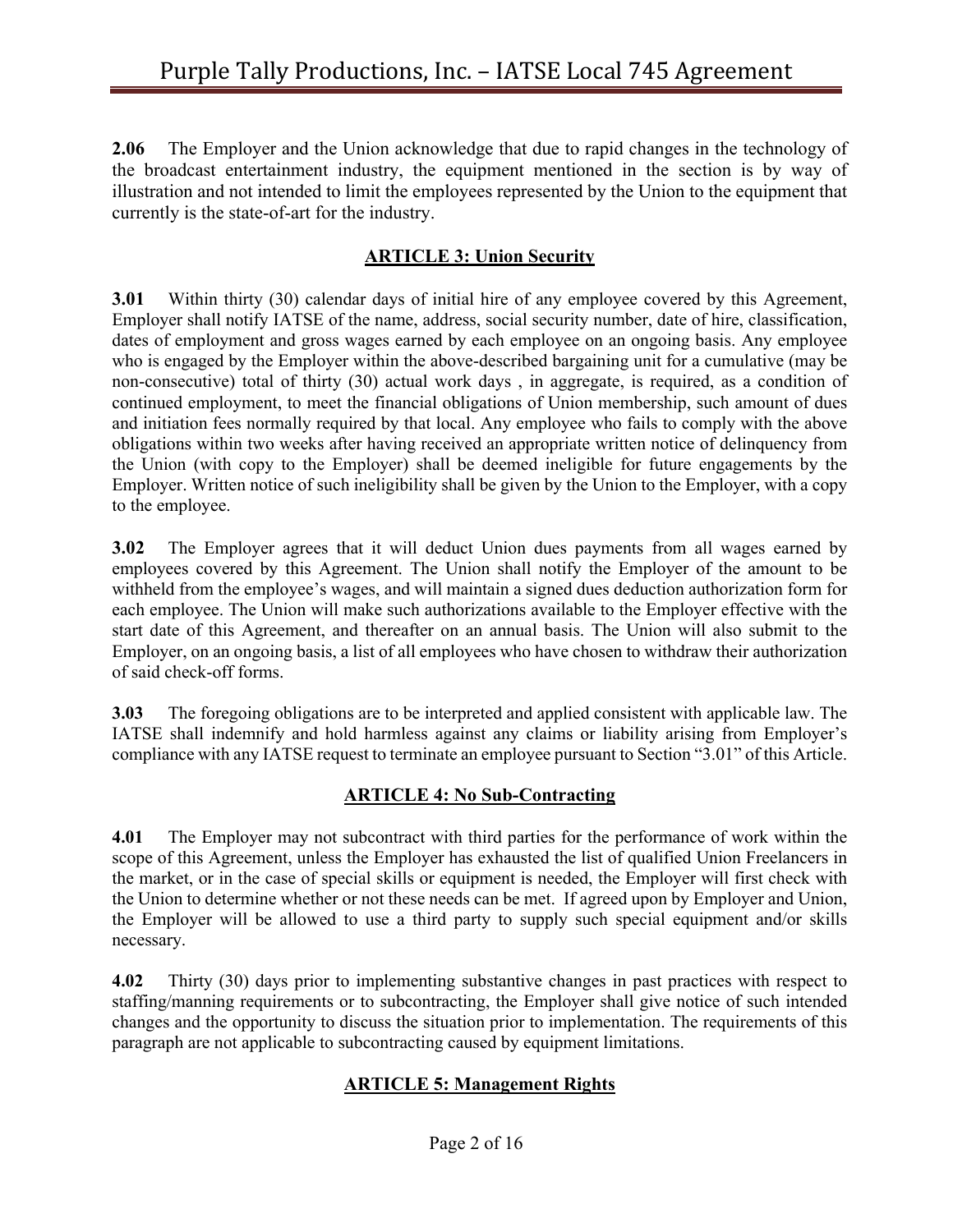**5.01** Subject to the provisions of this agreement and subject to applicable state and federal law, the Employer retains its sole right to manage its business and direct the working force, including, but without being limited to, the right to establish new tasks, abolish or change existing tasks, increase or decrease the number of tasks, change materials, processes, products, equipment and operations.

- **5.02** The Employer shall have the right to
	- $\Diamond$  schedule and assign work to be performed;
	- $\Diamond$  the Employer retains its sole right to manage its business and direct the working force;
	- $\Diamond$  establish, maintain and enforce reasonable rules and regulations;
	- $\Diamond$  establish attendance policies and have the right to hire or rehire employees;
	- à promote employees;
	- à demote and suspend employees; *and*
	- $\Diamond$  discipline or discharge employees for just cause.

The Employer retains all other rights, unless they are limited by the language of a provision of this Agreement.

#### **ARTICLE 6: Hiring and Hiring Practices**

**6.01** To the extent that the Employer is in need of qualified persons to perform work covered by this Agreement, it will give first consideration for employment to employees registered to work with the Union. The Employer agrees to hire based on fair and equitable criteria.

**6.02** The Employer shall maintain a hire list of experienced personnel.

**6.03** Experienced personnel shall staff all events unless training arrangements are made in advance.

**6.04 Employee Cancellations**: If an employee has been offered an event to work and the employee confirms such assignment, the employee may not cancel unless a replacement satisfactory to the Employer has been found. The Employer shall assist the employee by providing names and phone numbers of other workers that would be acceptable replacements, but it is the responsibility of the employee to find the replacement. Criteria for such "satisfactory replacement" shall consist of an individual:

- 1) Being on referral list in the specific craft;
- 2) Having previously worked for the client in that position without issue; and
- 3) Confirmation that the replacement employee is available and willing to work.

Employee will give notice of replacement to Employer at the earliest reasonable opportunity. If Employer deems the identified replacement to be unsatisfactory, Employer must respond to the employee within forty-eight (48) hours of such notice, or, where notice of replacement is received after Employer's business hours, Employer shall have until the end of the second business day to respond. On timely response by Employer,

The original employee will be responsible for the committed shift and may

continue to seek a suitable replacement or resolve himself/herself to work the committed shift;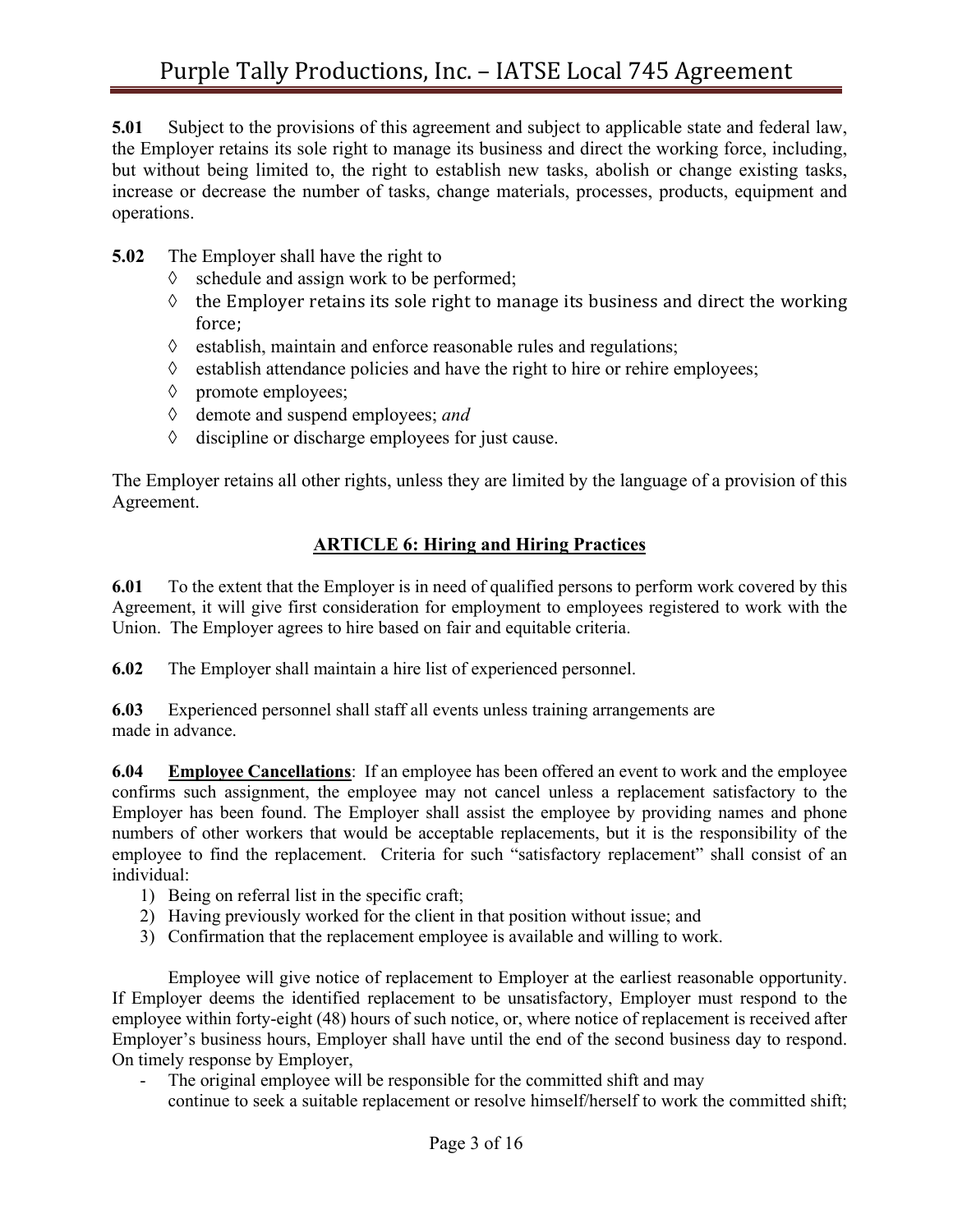*or*

Employer may release original employee from the booking and hire from outside the referral list, in which case such non-referral hire will not count as one of Employers referral list exceptions detailed in section "h" of this Article. If Employer does not respond to employee within forty-eight (48) hours or the end of the second business day, the identified replacement is considered to be suitable and employee released.

This Article shall not apply to cancellations due to medical or other emergencies. The Union agrees that if an employee cancels for medical reason or other emergency, it will assist the Employer in obtaining proper verification from the employee.

**6.05 The Referral List:** The Union will maintain and provide the Employer a Referral List of qualified individuals as well as the positions for which each is qualified. Inclusion of an individual on the Referral List constitutes a representation by the Union that it has examined the experience and qualifications of that individual and has determined that the person is qualified to perform the jobs indicated. The Union will accept to the Referral List all qualified employees of the Employer without discrimination of any kind and regardless of Union membership.

**6.06 Preference of Employment:** To the extent that the Employer is in need of qualified persons to perform work covered by this Agreement, it will give preference of employment, provided qualifications as determined by the Employer are acceptable, to employees currently referred for work by the Union (the Referral List) so long as a qualified person is available. The Union agrees that the Employer is not obligated to recognize seniority when hiring from the Referral List.

**6.07** The Employer agrees that bargaining unit work shall only be performed by qualified workers assigned by the appropriate Local Union through its job referral procedure. The Union agrees to furnish workers possessing the necessary skills, tools and capabilities for all calls placed by the Employer. The Employer agrees to notify the Union office of its labor needs at least one week in advance of call times, whenever possible, and the Union agrees to notify the Employer at least forty-eight hours in advance of call times if it will be unable to fill the call.

## **ARTICLE 7: Job Steward**

**7.01** The Union shall appoint all Job Stewards. Each call shall have a Job Steward; provided that if the call is for sixty (60) or more persons, the Union shall be entitled to appoint two referrals as Job Stewards.

**7.02** The Job Steward shall be responsible to bring to the immediate attention of the Employer's designated representative any complaint or grievance, which may arise on the job. If the complaint or grievance cannot be resolved, the Steward shall be responsible for contacting the appropriate representative of the Union for further handling of the complaint or grievance pursuant to the grievance and arbitration procedures contained in this Agreement.

**7.03** Job Stewards will assist in the routine assignment of work crews for each job and shall serve as timekeepers.

**7.04** At the discretion of the Employer, the Steward shall receive one-half hour of pay at the prevailing hourly rate before and/or after the shift in order to perform necessary paperwork. If the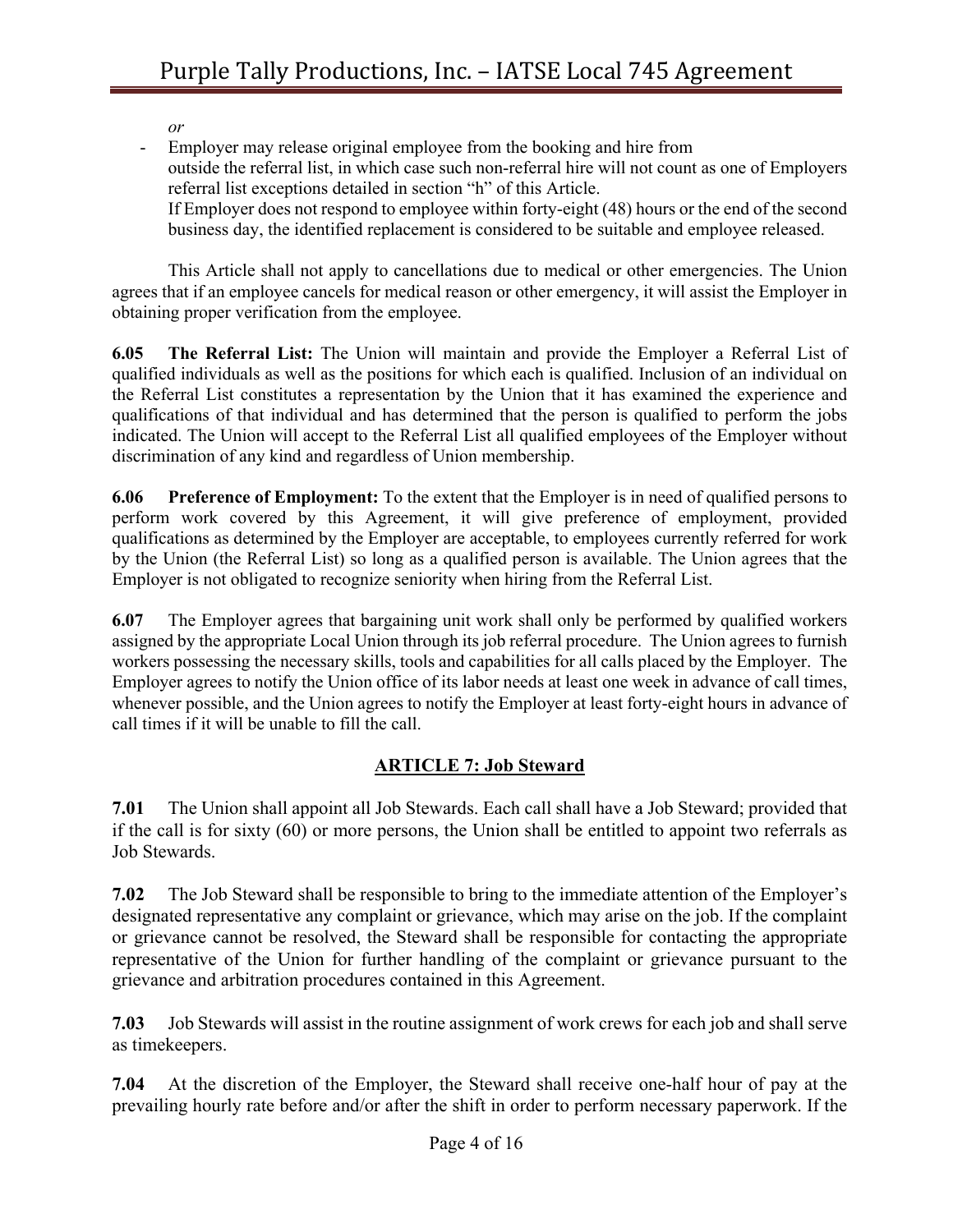Steward is required to report to the Employer prior to the job call reporting time, the Employer shall notify the Union of the request on the original labor call. If the one-half hour of pay is not granted, the Employer shall provide the job Steward the necessary time to complete paperwork within the framework of the call.

**7.05** The Steward may be discharged for just cause. The Employer will not discriminate against a Steward for fulfilling his duty of Union representation. If the Union considers the discharge as being without just cause, such action by the Employer shall be subject to the grievance and arbitration procedure.

#### **ARTICLE 8: Discipline and Discharge**

**8.01** The Employer maintains the right to make and modify reasonable work and conduct rules and require their observance.

**8.02** Whenever disciplinary action is taken, the Employer agrees to issue a "Notice of Termination" or a "Notice of Discipline" letter to the Union and affected Employee. The Union agrees that the issuance of "Notice of Termination" and/or "Notice of Discipline" letter is a management decision; however, no employee shall be disciplined or discharged without just cause. Before issuance of either letter referred to above, management will offer the employee the right to schedule a meeting. The employee may bring a Union Representative to such meeting.

#### **ARTICLE 9: No Discrimination**

The Employer and the IATSE agree that in applying the terms of this Agreement there will be no unlawful discrimination based upon race, color, religion, gender, sexual orientation, age, national origin, or other statutorily protected status. The Arbitration provisions of this Agreement shall not apply to this Section if an Employee has recourse *via* State or Federal agencies of competent jurisdiction.

#### **ARTICLE 10: No Strike/No Lockout**

**10.01** There shall be no strikes or work stoppages during the term of this Agreement. Should an alleged violation of this Article occur, the Union agrees that, upon the Employer's request, it will immediately repudiate such violation orally or in writing and will urge those alleged participants in the improper activity to immediately cease such activity, and will attempt to bring an immediate end to such violation. Employees violating this section shall be subject to discipline or discharge and may be temporarily replaced by the Employer with employees from any labor source.

**10.02** The Employer agrees that it will not cause or direct any lockout of the employees covered by this Agreement during the term of this Agreement.

**10.03** The Employer shall not require any employee to cross a primary picket line of any labor organization either at a job site or at any establishment that the employee may be sent to in the course of their employment. Refusal to cross a primary picket line shall not by liable in any manner because of such refusal.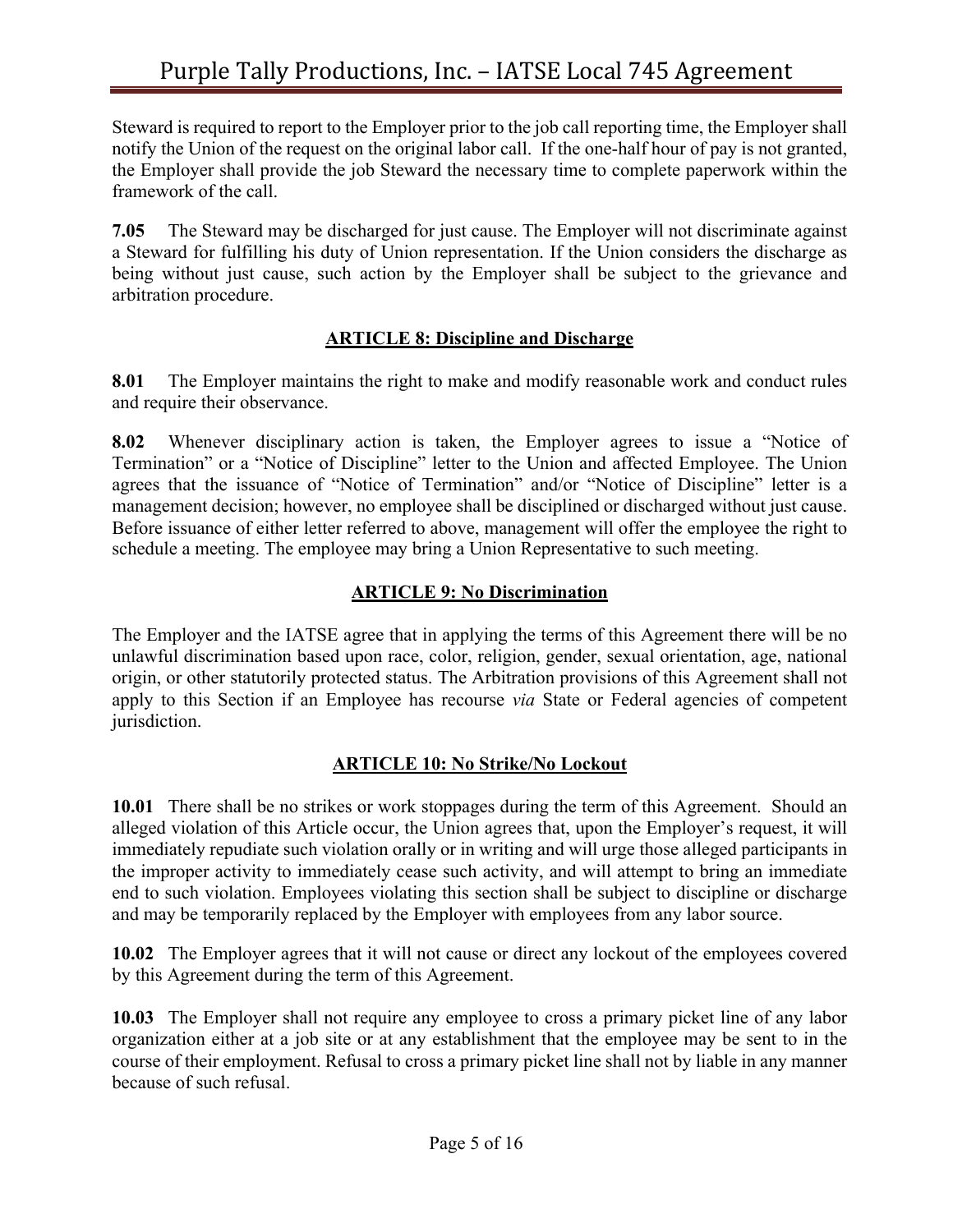#### **ARTICLE 11: Dispute Resolution**

**11.01** A grievance is defined to be an alleged violation by the Employer of the terms of this Agreement. All grievances shall be processed promptly in accordance with the following procedure:

- Step 1: Any person having a grievance may discuss the grievance with the Employer's Manager within ten (10) working days of gaining knowledge of the incident in question. Step 1 will be terminated within ten (10) days of the first grievance discussion or with the supervisor's answer, whichever occurs first. It is understood that this process will be conducted under the following conditions: 1.) The dispute or disagreement shall immediately be removed from the show floor or immediate work area; 2.) The issue shall be discussed in a less visible location in an attempt to resolve the issue; 3.) Verbal and/or physical confrontations will not be tolerated and could result in appropriate discipline. Settlement of a grievance at this level does not set precedent or policy.
- Step 2: If the grievance is not settled between the grievant and the Manager, it shall be submitted in writing and discussed in a conference between the Employer and a representative of the Local Union within fifteen (15) days of the conclusion of Step 1. The Employer shall issue a written response to the grievance within ten (10) days of the conference.
- Step 3: If the grievance is not settled in Step 2, the grievance may be advanced to a hearing between a designated International Representative of the IATSE and the General Manager or other designee of the Employer. The grievance must be appealed to this level within ten (10) calendar days of receipt of the written reply at Step Two. If resolved at this level, the settlement shall be final and binding upon the parties. If resolved at this level, either party may, within twenty-one (21) calendar days, submit the grievance to arbitration.

**11.02** The cost of arbitration shall be borne equally between the Local Union and the Employer. The arbitrator shall not have the right to add to, subtract from or modify any of the terms of this Agreement. All arbitration hearings shall be conducted and subjected to the Rules of the American Arbitration Association.

**11.03** The party requesting arbitration shall request from the American Arbitration Association a list of seven (7) names of persons qualified to act as arbitrator. The arbitrators must be members of the National Academy of Arbitrators. The parties shall then alternately strike names and the last name remaining shall have been selected as arbitrator

**11.04** Any of the above mentioned time limits may be extended by mutual consent in writing.

#### **ARTICLE 12: Work Rules and Conditions**

**12.01 Wages:** The minimum wage rates, and wage increases, shall be as outlined in "APPENDIX A."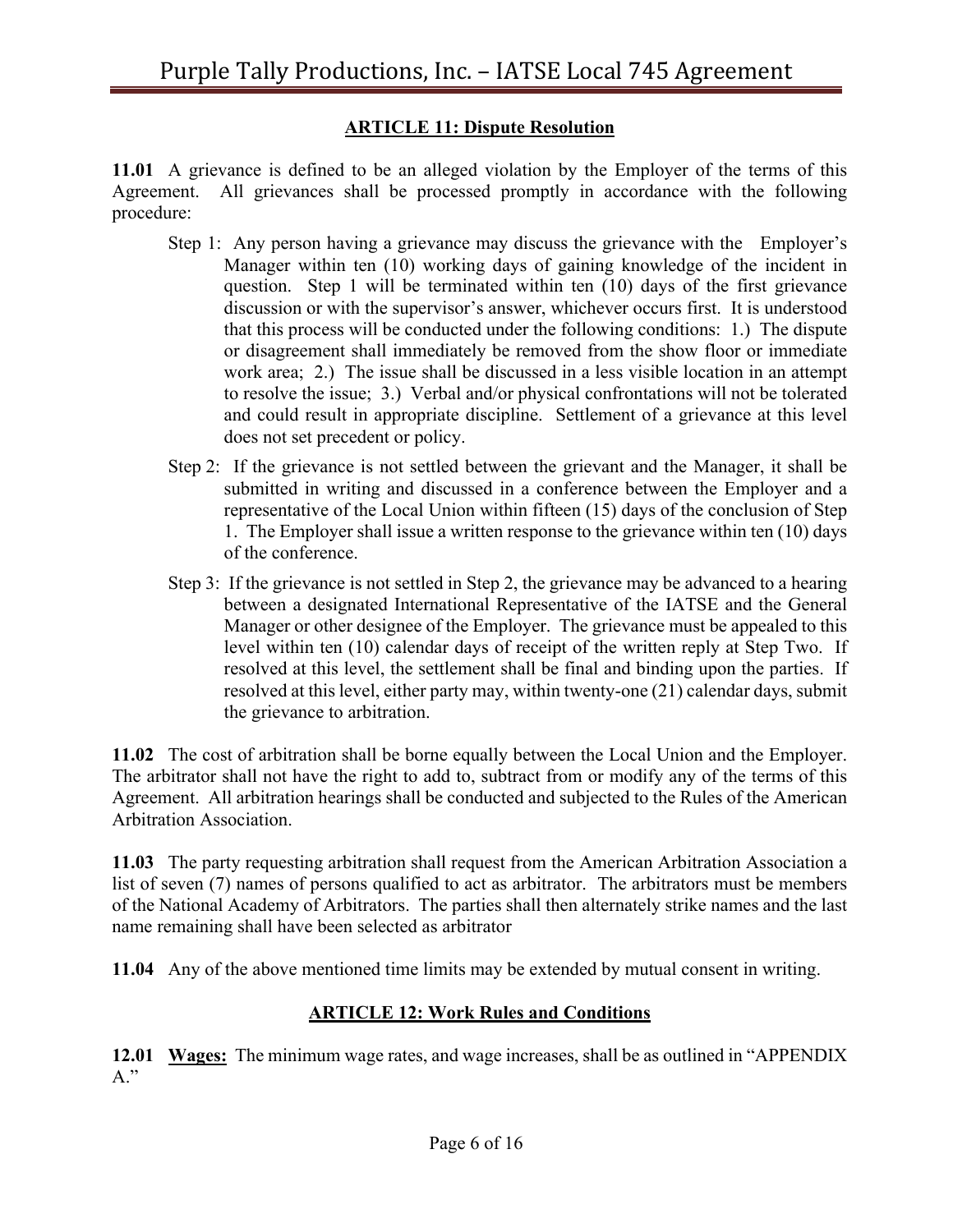**12.02 Work Day:** A regular work day shall be computed by totaling the number of hours between the time an employee reports to work and the time the employee is dismissed by the management representative on site at the end of such work day, including meal periods. Employer shall provide employee forty-eight (48) hours' notice of his/her report to work time ("call time").

**12.03 10 Hour Minimum Call:** All employees shall be guaranteed at least ten hours of paid work.

**12.04 Work Week:** The workweek is currently defined as Monday through Sunday. The workweek may be amended from time to time, not to exceed two (2) times per calendar year, upon a thirty (30) day notification to the Union. If any party wishes to discuss this provision, such meeting will occur within the thirty (30) day notification period.

**12.05 Overtime Pay:** Overtime pay shall be defined as one and one half times an employee's regular straight time rate. Overtime pay shall be paid for:

- (a) All hours in excess of ten hours between the hours of 6:00am and 12:00 midnight;
- (b) All hours in excess of forty hours in a work week.

**12.06** A Premium Overtime Rate shall be defined as two times (2X) an employee's regular straight time rate. The Premium Overtime Rate shall be paid for:

- (a) All hours between 12:00 midnight and 6:00am.
- (b) All hours in excess of 12 hours in a work day;
- (c) All work/travel done on the following legal holidays: New Year's Day, Martin Luther King Day, Veteran's Day, President's Day, Memorial Day, Independence Day, Labor Day, Easter, Thanksgiving Day, Christmas Eve Day, Christmas Day, and New Year's Eve Day.

**12.07** There shall be no pyramiding of overtime or premium rates for purposes of overtime calculations. The Employer shall not replace an employee on the job in order to avoid the payment of overtime or premium rates. Shift work may be permitted when mutually agreed between the Employer and the Union in advance of the call.

**12.08** If an employee is asked to work in a higher job classification, he/she shall remain at the higher pay rate for all hours worked until he receives a ten (10) hour rest period. The rest period only applies when an employee is being called back on the same event.

**12.09 Meals:** A meal break must be granted every five (5) hours. This break may be scheduled as close to the middle of the work day as possible. The meal break shall be one (1) hour off the clock. If a balanced, hot meal is provided at no charge to the employee, a one-half (1/2) hour meal break will be agreed to, upon the approval of the Steward.

- (a) If more than five (5) hours elapse before a break is granted, the employee effected shall be paid a meal penalty of time and one-half (1/2) the prevailing hourly rate.
- (b) If a second meal penalty occurs under these same criteria during the same workday, the second meal penalty shall be paid at the Premium Overtime Rate.

**12.10 Rest Periods:** All Technicians shall be granted at least two (2) ten (10) minute breaks, plus a meal break during a 10 (ten) hour shift. The Employer will not unreasonably deny a relief break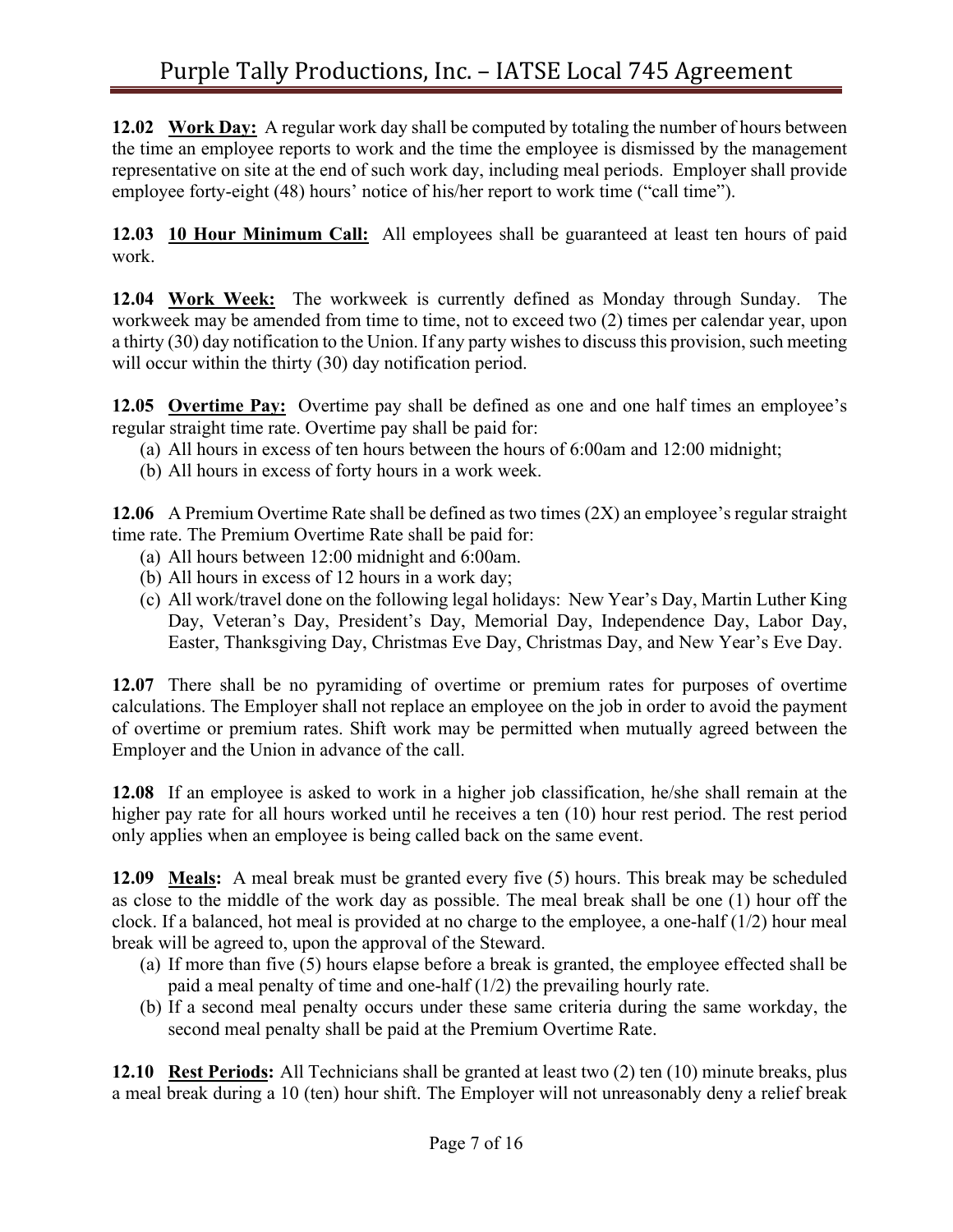when necessary.

Employees shall be given ten (10) continuous hours off between the time of dismissal and reporting for the next day's work. This rule shall apply to employees traveling from one assignment to another, unless early travel is at the employee's request and later arrangements are available. If less than ten (10) hours in between calls are given, the employee and the Employer shall mutually agree to one of the following remedies:

- (a) Premium pay shall be paid for all hours invading the ten (10) hour rest break.
- (b) The Employer shall provide nearby housing.
- (c) Provide transportation to or from home, the event, or the airport.
- (d) Provide and adjusted call time. The adjusted call time will also count as the employee's "in time" for the day.

**12.11** Employeesthat must travel after working hoursshall be given adequate time and appropriate facilities to clean up before traveling whenever practical to do so.

**12.12** Outdoor events: Extra rest periods and relief personnel will be discussed and agreed upon by the Employer and the Union during the planning of any outdoor event.

**12.13 Cancelled Calls:** If the Employer cancels an assignment of a previously booked employee the Employee shall be compensated one half (.5) of his/her day rate for less than seventy-two (72) hours' notice, and a full day rate for less than forty-eight (48) hours' notice.

- (a) If the Employer offers (or finds a third party to offer) the employee another job during that same time period, no additional fee shall be due as long as the job compensation and circumstances relating to that job are equal to the cancelled call.
- (b) In the event that operations are temporarily curtailed in whole or part, neither party shall be liable in damages for any delay or default in performing hereunder if such delay or default is caused by conditions beyond its control including, but not limited to Acts of God, strikes, wars, riots, or events which frustrate the purpose of broadcast or make it impossible to continue operations.

**12.14 Parking:** Secure, free parking will be arranged by the Employer for all events. In the event that no such arrangements are possible, employees' actual parking costs will be reimbursed by Employer with a maximum daily amount of Forty dollars (\$40.00) per employee. Reimbursement checks will be due no later than 30 calendar days from the date the request is received by the Employer.

#### **ARTICLE 13: Payment of Wages**

**13.01** The Employer shall deduct the appropriate FICA and Federal Income Tax from each check, as well as make the appropriate contributions and payments required of a responsible Employer.

**13.02** The Employer will provide Workman's Compensation coverage and will show proof of such as required by Minnesota State law.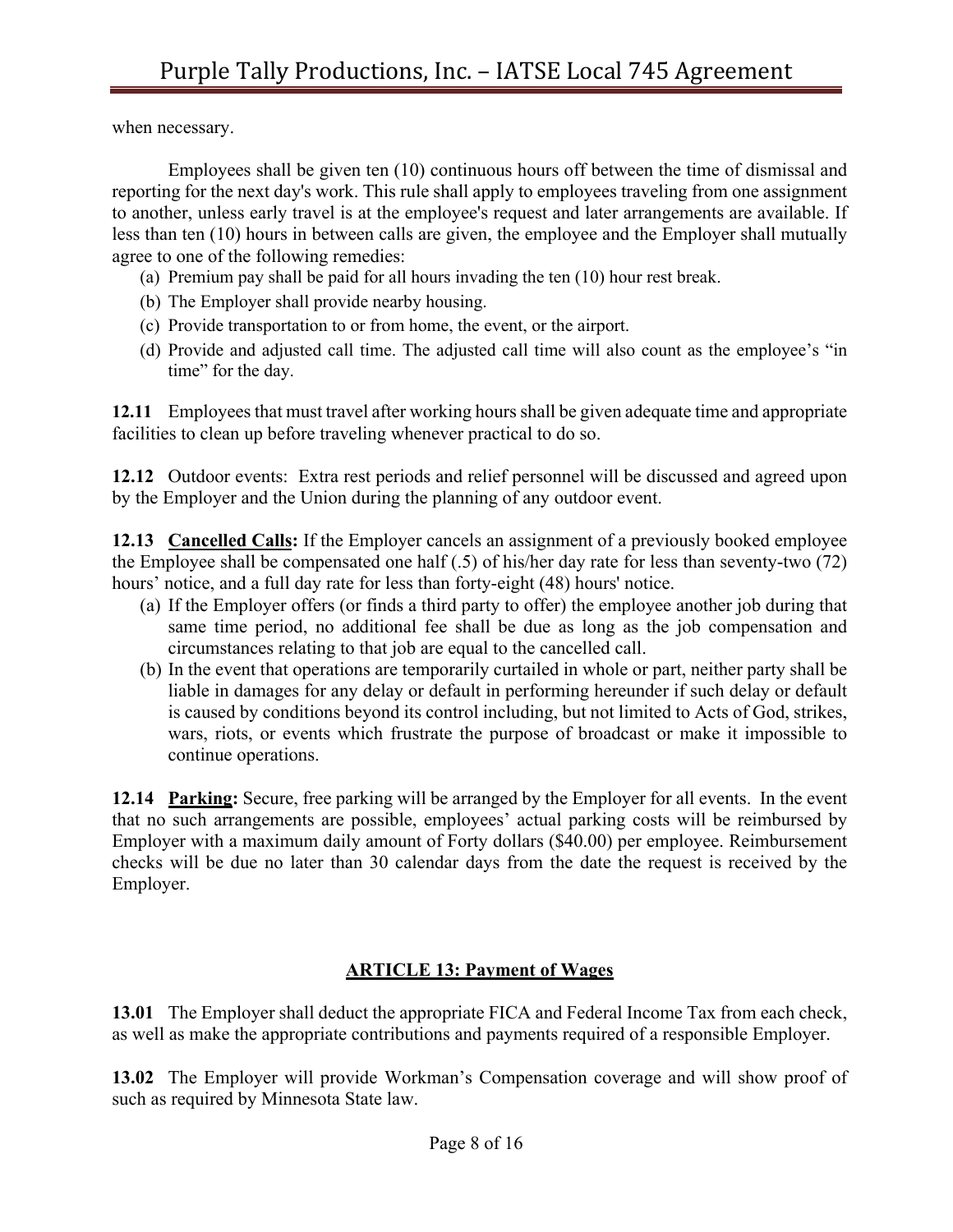**13.03** The Employer will provide proof of Liability coverage to meet all requirements of all public and private facility properties within the jurisdiction.

**13.04** Payroll will be run on a bi-weekly schedule. The Employer shall make every best effort to accommodate payroll for all employees on a regular basis.

**13.05** Wages: The minimum wage rates, and wage increases, shall be as outlined in "APPENDIX A".

**13.06** Work assessment fees (Union Dues) as determined by the Union will be deducted from each employee's gross wages and forwarded to the Local Union office no later than 30 days following employment.

**13.07** Employer Benefit Contributions shall be made by separate check to the "IATSE Health and Welfare Fund" and the "IATSE Annuity Fund" and the "IATSE National Pension Fund" no later than the fifteenth (15th) of every month, in respect to all employment to all employment during preceding month on which contributions were payable.

In conjunction with each such payment, Employer shall submit a remittance report to Local 745 showing the names of the Employees for whom Fund Contributions are being made, the Fund Contribution totals for the applicable period, and the Employees' Social Security numbers (SS#s provided only as needed to confirm Employer's information aligns with relative Employee's IATSE National Benefit Fund Accounts).

#### **ARTICLE 14: Job Classifications**

**14.01 Technical Director**: Shall work under the direction of the Producer, Director, Engineerin-Charge, and/or Crew Chief to implement his/her instructions for providing the visual portion of the telecast. The Technical Director shall have the required skills to program and operate the required switcher, DVE's, capture/playback equipment/fast forward channel outputs, still store, and other related equipment necessary to fulfillment of his/her job skills/responsibilities. Additional skills include, but are not limited to: layout of the monitor wall and tallies, coordination of the tech schedule, and performing fax and transmission checks.

**14.02 Audio A-1**: Shall work under the direction of the Producer, Director, Engineer-in-Charge, and/or Crew Chief to implement his/her instructions for providing the audio and communications portion of a telecast. The Audio A1 shall have the required skills to program and operate the required audio board and other equipment related to mixing, editing, dubbing, transferring, routing, and patching of the required audio, communications, and RF portion of a telecast and to operate/perform other related equipment/services necessary to the fulfillment of his/her job skills/responsibilities. Additional skills include, but are not limited to: running and interfacing of multiple building-to-truck, truck-to-truck, and other interconnect cabling and performing fax and transmission checks.

**14.03 Audio A-2**: Shall work under the direction of the Producer, Director, Engineer-in-Charge, and/or Crew Chief to implement his/her instructions for providing the audio portion of a telecast.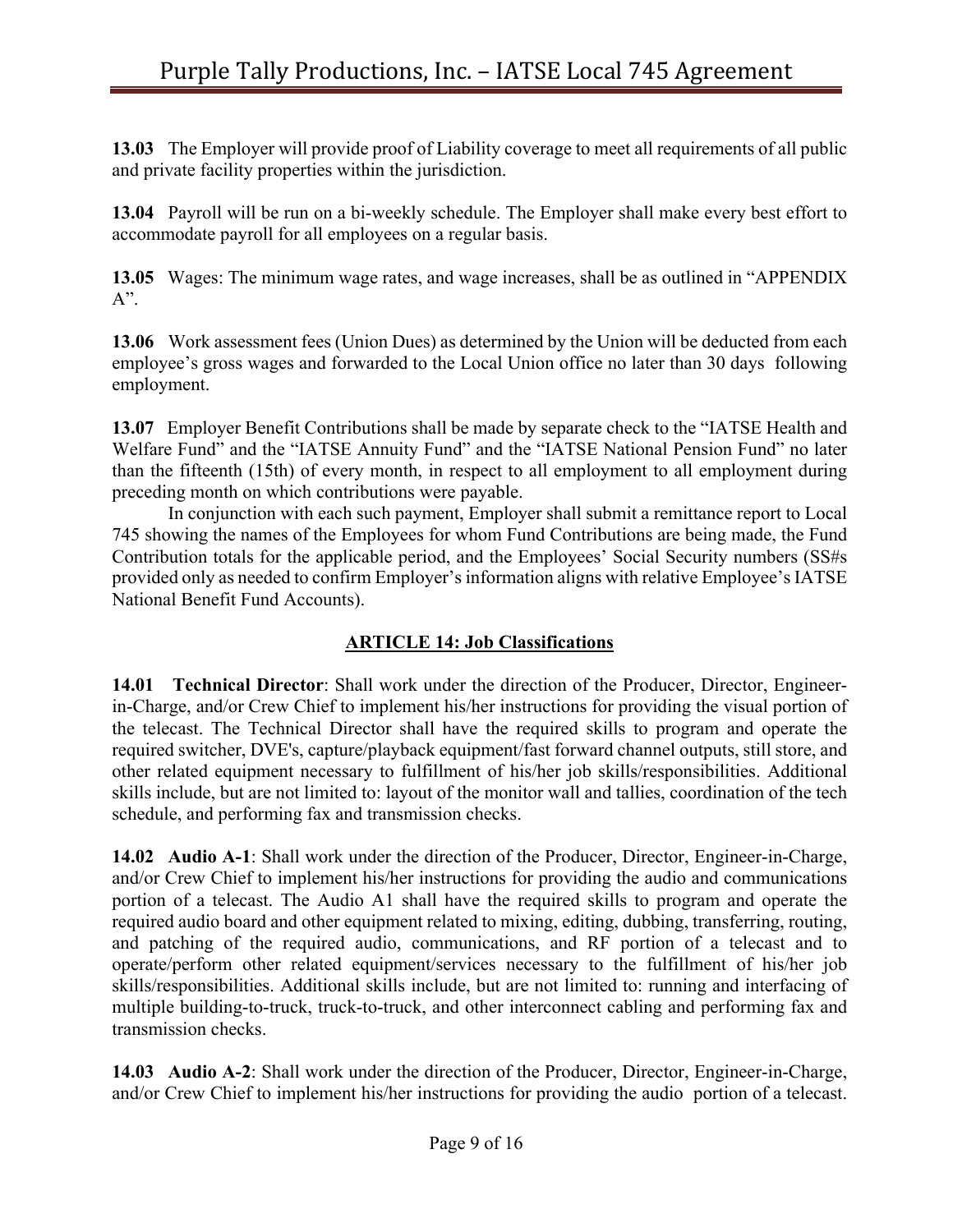The Audio A2 shall have the required skill to setup and troubleshoot microphones, intercom, and cabling related to the audio, communications and RF portion of a telecast and to operate/perform other related equipment/services necessary to the fulfillment of his/her job skills/responsibilities. Additional skills include, but are not limited to: assisting/relieving the A1 with his/her direct skills as may be required and running and interfacing of multiple building-to-truck, truck-to truck and other interconnecting cabling.

Audio:

- $\Diamond$  On a show where there are two (2) or more "on camera" positions used back to back during a single production, the company shall engage at least two Assistant Audio Technicians.
- $\Diamond$  At least two audio assistants shall be employed on productions utilizing RF equipment.
- $\Diamond$  Audio Assistants shall not be asked to perform the duties of the stage manager, or operate cameras.
- $\Diamond$  At least one (1) Audio A2 will be employed for each production.

**14.04 Video Controller / V-1**: Shall work under the direction of the Producer, Director, Engineer in Charge and/or Crew Chief to implement his/her instructions for providing the image portion of a telecast. The V1 shall have the required skills to execute camera and video cabling, connections, and patching, to maintain images to broadcast standards, and to operate/perform other related equipment/services necessary to the fulfillment of his/her job skills and responsibilities. Additional skills include, but are not limited to: running and interfacing of multiple building-to-truck, truckto-truck, and other interconnect cabling.

Video:

- $\Diamond$  A single Video Controller can paint and/or iris no more than six cameras including color corrected feeds. Clock, scoreboard, and locked off POVs are not included unless the Video Controller is asked to actively color correct the POVs.
- à After 6 cameras a second experienced Video Controller is required.
- à Where a second Video Controller is engaged, he/she shall be assumed to share the overall video workload.

**14.05 V2/Fiber Optic Technician**: Shall work under the direction of the Producer, Director, Engineer in Charge and/or Crew Chief to implement his/her instructions for providing the image portion of a telecast. The V2/Fiber Tech shall have the required skills to execute camera and video cabling, connections, and patching, to maintain images to broadcast standards, and to operate/perform other related equipment/services necessary to the fulfillment of his/her job skills and responsibilities. Additional skills include, but are not limited to providing fiber optic maintenance, testing, cleaning and a limited amount of on-site repair. A fiber optic technician shall have the required skills to setup and troubleshoot fiber optic cables and interconnecting panels.

#### Video Fiber:

 A single V2/Fiber Tech can paint and/or iris no more than four cameras including color corrected feeds. Clock, scoreboard, and locked off POVs are not included unless the Video Controller is asked to actively color correct the POVs.

**14.06 Graphics Operator**: Shall work under the direction of the Producer, Director, Engineer-in-Charge, and/or Crew Chief to implement his/her instructions for providing the graphics portion of a telecast. The Graphics Operator shall have the required skills to program, operate, and download the required graphics elements (manually or *via* download). The Graphics Operator will use a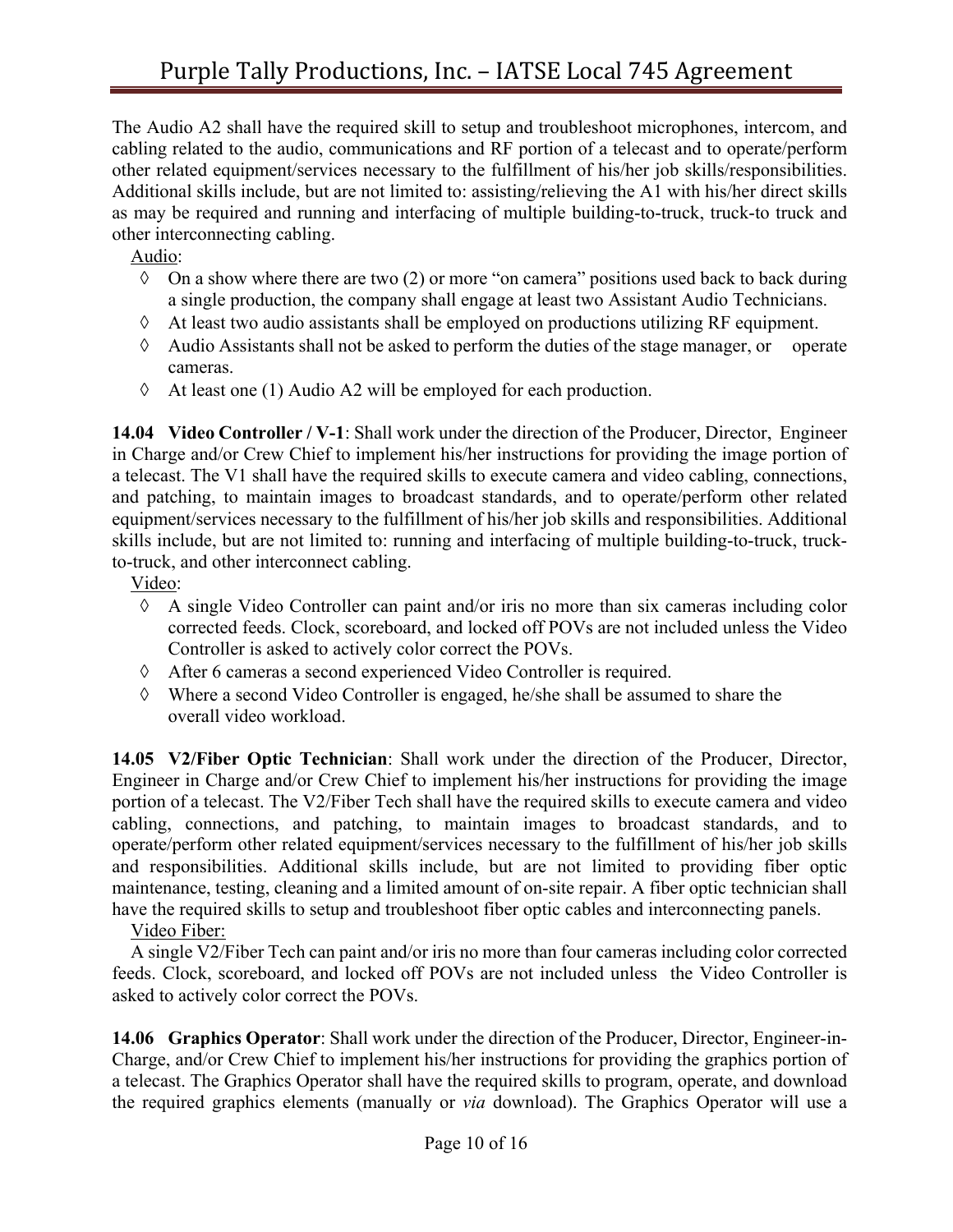generator/computer to create, program, edit, and display graphics and operate perform other related equipment/services necessary to the fulfillment of his/her job skills and responsibilities.

**14.07 Graphics Coordinator**: Shall work under the direction of the Producer, Director, Engineerin-Charge, and/or Crew Chief to implement his/her instructions for coordinating the graphics portion of a telecast. The Graphics Coordinator shall have the required skills to assist the Graphics Operator and/or coordinate the required graphics used on air and to operate/perform other related equipment/services necessary to the fulfillment of his/her job skills and responsibilities.

**14.07 Hard Camera Operator**: Shall work under the direction of the Producer, Director, Engineer-in-Charge, and/or Crew Chief to implement his/her instructions for providing hard studiotype camera operations. The Hard Camera Operator shall have the required skills to cable, assemble, and operate hard studio-type video cameras and assist with cabling and setup of video monitors. Operators shall have the ability to assist the video controllers and truck engineers in troubleshooting and to operate perform other related equipment/services necessary to the fulfillment of his/her job skills and responsibilities. Additional skills include, but are not limited to: running of multiple building-to-truck, truck-to-truck, and interconnect cabling.

**14.08 Handheld Camera Operator**: Shall work under the direction of the Producer, Director, Engineer-in-Charge, and/or Crew Chief to implement his/her instructions for providing handheld camera operations. The Handheld Camera Operator shall have the required skills to cable, assemble and operate handheld video cameras and assist with cabling and setup of video monitors. Operators shall have the ability to assist the video controllers and truck engineers in troubleshooting and to operate/perform other related equipment/services necessary to the fulfillment of his/her job skills and responsibilities. Additional skills include, but are not limited to: running of multiple buildingto-truck, truck-to-truck, and other interconnect cabling.

**14.09 Robotic Camera Operator**: Shall work under the direction of the Producer, Director, Engineer-in-Charge, and/or Crew Chief to implement his/her instructions for providing remotecontrolled camera operations. The Robotic Camera Operator shall have the required skill to cable, assemble, balance, operate, and tear down the robotic-style camera crane as well as the ancillary equipment that goes with robotics. The Robotic Camera Operator shall have the ability to assist the Video Controller(s) and truck engineers in troubleshooting and to operate/perform other related equipment/services necessary to the fulfillment of his/her job skills and responsibilities. Additional skills include, but are not limited to: running of multiple building-to-truck, truck-to-truck, and other interconnect cabling.

**14.10 Jib/Steadicam Camera Operator**: Shall work under the direction of the Producer, Director, Engineer-in-Charge, and/or Crew Chief to implement his/her directions to provide quality jib-camera maneuvers. The Operator shall have the required skills to cable, assemble, balance, operate, and tear down jib-style/SteadiCam-style camera crane as well as the ancillary equipment that goes with the crane. The operator shall have the ability to assist Video Controller(s) and Engineers in troubleshooting and to operate/perform other related equipment/services necessary to the fulfillment of his/her job skills and responsibilities.

Camera:

à Any employee not engaged as a Camera Operator will receive additional compensation of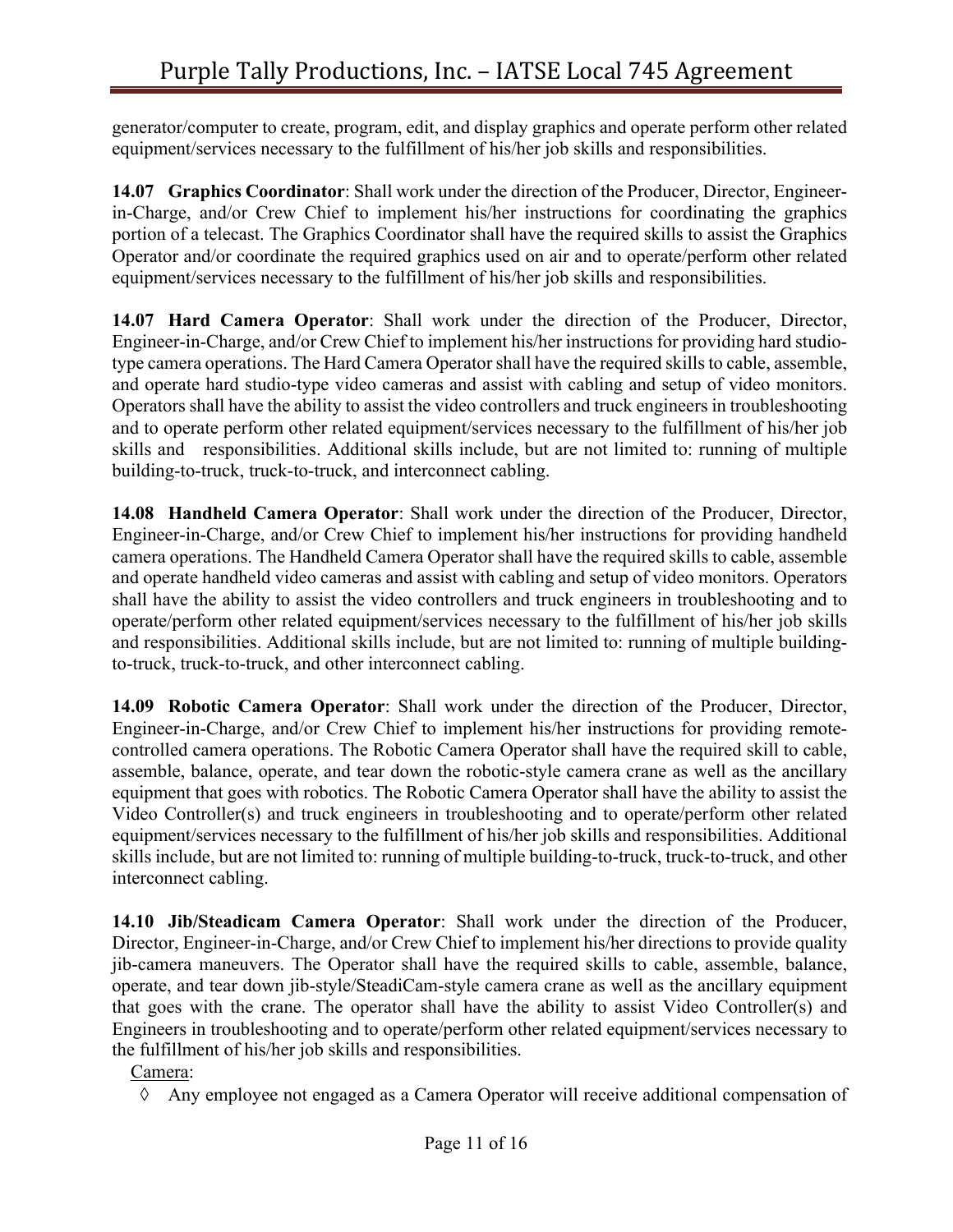twenty-five dollars (\$25.00) for operating "Booth" cameras for twenty (20) minutes or less.

à Any Camera Operator performing ENG duties shall receive an additional one hundred-fifty dollars (\$150.00) per shift.

**14.11 Capture Playback Operator 2 (RO/CPO2)**: Shall work under the direction of the Producer, Director, Engineer-in-Charge, and/or Crew Chief and/or Tape AD/Tape Producer to implement his/her instructions for providing record/playback/slomo operation of one or more videotape machine(s). The CPO2 shall have the required skills to record, slo-mo, and playback recorded elements and to operate/perform other related equipment/services necessary to the fulfillment of his/her job skills and responsibilities. Additional skills include, but are not limited to: monitor and router layout and organizing and assembling melts.

**14.12 Capture Playback Operator 1 (Lead EVS/CPO1)**: Shall work under the direction of the Producer, Director, Engineer-in-Charge, and/or Crew Chief and/or Tape AD/Tape Producer to implement his/her instructions for providing record/playback/slomo operation and playlist execution of a multi-channel video recording device. The CPO1 shall have the required skills to record, edit (assembly of various elements), slomo, playback, construct, and execute elements/playlists and to operate/perform other related equipment/services necessary to the fulfillment of his/her job skills. Additional skills include, but are not limited to: monitor and router layout and organizing and assembling melts.

Capture Playback:

- $\Diamond$  Operators shall not be assigned to run more than two slow motion machines at one time.
- $\Diamond$  Operators shall receive a fifty dollar (\$50.00) fee for operation of an X-mo or other/similar super-slow motion controller.
- $\Diamond$  Multi-channel machines: If more than four (4) playback channels are utilized, a minimum of three (3) operators shall be employed. A CPO3 will not be responsible for more than four (4) production-controlled channels during a show.
- $\Diamond$  A 6-channel machine operator will be paid at the CPO1 regular rate of pay.

**14.13 Utility**: Shall work under the direction of the Producer, Director, Engineer-in-Charge, and/or others to implement his/her instructions for assisting camera and/other operations. The Utility shall have the required skills to cable and assist with the operations of all video, audio, and lighting equipment, provide active cable assistance to moving camera operators during all phases of camera operations, assist other crew and truck engineers in troubleshooting, and to perform other related services necessary to the fulfillment of his/her job skills and responsibilities. Additional skills include, but are not limited to: running of multiple building to-truck, truck-to-truck, and other interconnecting cabling and setup of monitors, radar/speed gun, and telestrator (also including sets and stage materials).

Utility:

 A dedicated Utility worker shall be assigned to all Handheld Camera Operators, unless the handheld camera is at a location that does not move during the event.

**14.14 Stage Manager**: Shall work under the direction of the Producer, Director, Engineer-in-Charge, and/or Crew Chief to implement his/her instructions for providing management of on-air talent. The Stage Manager shall have the required skills to assist talent and operate/perform other related equipment/services necessary to the fulfillment of his/her job skills and responsibilities.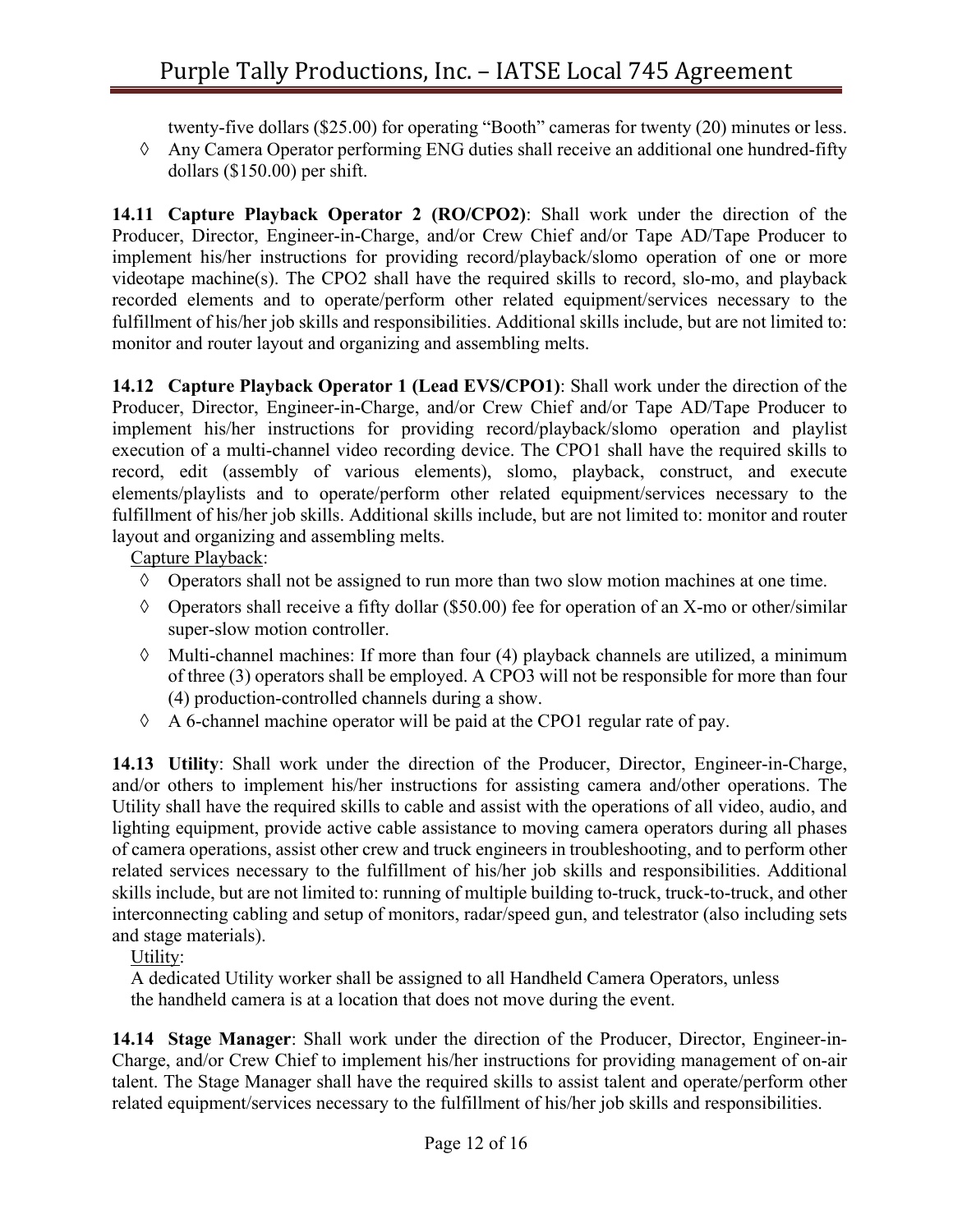Late call:

 If a late call individual's (Score Box Operator or Stage Manager) call in time is adjusted to earlier than three (3) hours before the game/event start time, prior arrangements will be made with that employee.

**14.15 ENG/EFP Grip**: Shall work under the direction of the ENG/EFP Photographer, Producer, Director, Engineer-in-Charge, and/or Crew Chief to implement his/her instructions for providing assistance to an ENG/EFP recording. The ENG/EFP Grip. shall have the required skills to cable and assist operations of all video, audio, and lighting equipment related to an ENG/EFP recording and/or the fulfillment of his/her job skills/responsibilities.

**14.16 ENG/EFP Audio A2**: Shall work under the direction of the ENG/EFP Photographer, Producer, Director, Engineer-in-Charge, and/or Crew Chief to implement his/her instructions for providing the audio portion of an ENG/EFP recording. The ENG/EFP. Audio A2 shall have the required skills to setup and troubleshoot microphones and cabling and assist in lighting related to an ENG/EFP recording and/or the fulfillment of his/her job skills/responsibilities.

\* Bargaining unit personnel shall not be responsible for crowd management/control.

## **ARTICLE 15: Health and Welfare**

**15.01** For each hour worked by an employee or paid for by Employer, Employer shall contribute to the IATSE Health and Welfare Plan the following:

| $\Diamond$ From April 1, 2021 to March 31, 2022: | $$8.00$ per hour |
|--------------------------------------------------|------------------|
| $\Diamond$ From April 1, 2022 to March 31, 2023: | \$8.25 per hour  |
| $\Diamond$ From April 1, 2023 to March 31, 2024: | \$8.75 per hour  |

**15.02** The Employer shall contribute to the IATSE Annuity Fund on behalf of each employee the following percentage of such employee's gross wage:

|  | $\Diamond$ From April 1, 2021 to March 31, 2022: |  | $5.00\%$ |
|--|--------------------------------------------------|--|----------|

- à From April 1, 2022 to March 31, 2023: 5.25%
- à From April 1, 2023 to March 31, 2024: 5.50%

**15.03** In addition to the mandatory uniform employer contribution for all eligible employees, each such employee may elect to defer part of their salary, subject to statutory limitations and the rules of the Annuity Fund, and the employer will transmit those salary deferrals to the Annuity Fund by the fifteenth (15th) day of each month following the end of the month in which the covered services were performed.

**15.04** The Employer shall make the following defined pension plan contributions to the IATSE National Pension Fund on behalf of each employee:

- à From April 1, 2021 to March 31, 2022: \$14.00/Day
- à From April 1, 2022 to March 31, 2023: \$15.00/Day
- $\circ$  From April 1, 2023 to March 31, 2024: \$16.00/Day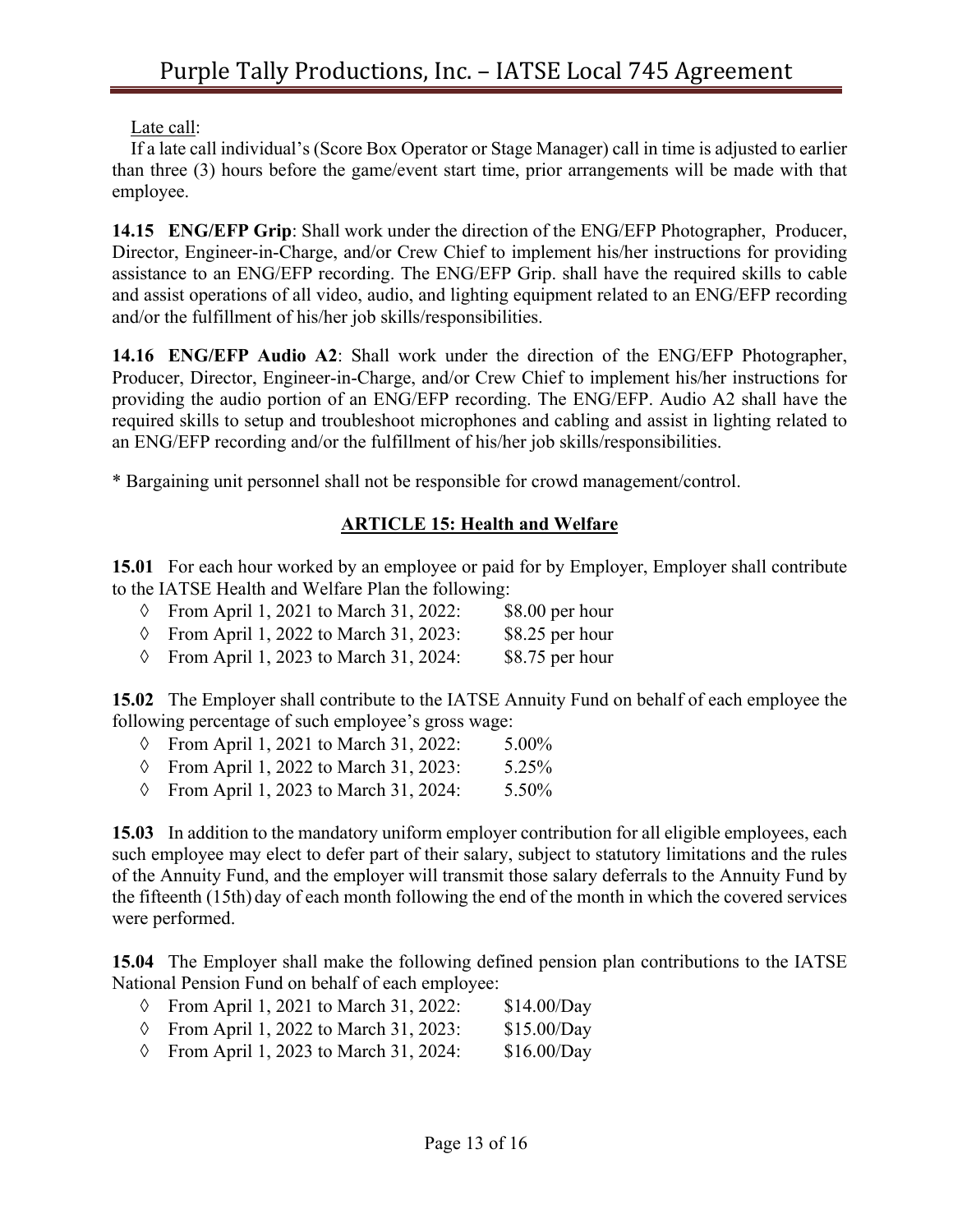**15.05** Contributions shall be made by separate check to the "IATSE Health and Welfare Fund" and the "IATSE Annuity Fund" and the "IATSE National Pension Fund" no later than the tenth (10th) of each month in respect to all employment during preceding month on which contributions were payable. In conjunction with each such payment, Employer shall submit a remittance report showing the names of the employees for whom contributions are being made, their social security numbers, their dates of employment, shifts of employment by them as well as the amount of contributions paid for them.

#### **ARTICLE 16: Separability and Savings**

If any clause of this Agreement shall be determined to be illegal by a court or other tribunal of competent jurisdiction, it shall be severed from this Agreement, and the rest of the Agreement shall not thereby fail or be rendered null and void.

#### **ARTICLE 17: Entire Agreement**

This Agreement is intended to cover all matters affecting wages, hours and other terms and conditions of employment and all similar or related subjects. During the term of this Agreement neither the Employer nor the Union will be required to negotiate any further matters affecting these or any other subjects not specifically set forth in this Agreement, whether or not such subjects were discussed or were within contemplation of either or both parties at the time they negotiated this Agreement. There are no understandings or agreements which are not set forth in this Agreement, and any future understandings or agreements are valid and enforceable only if reduced to writing and signed by authorized representatives of the parties.

**[** Remainder of page intentionally left blank **]**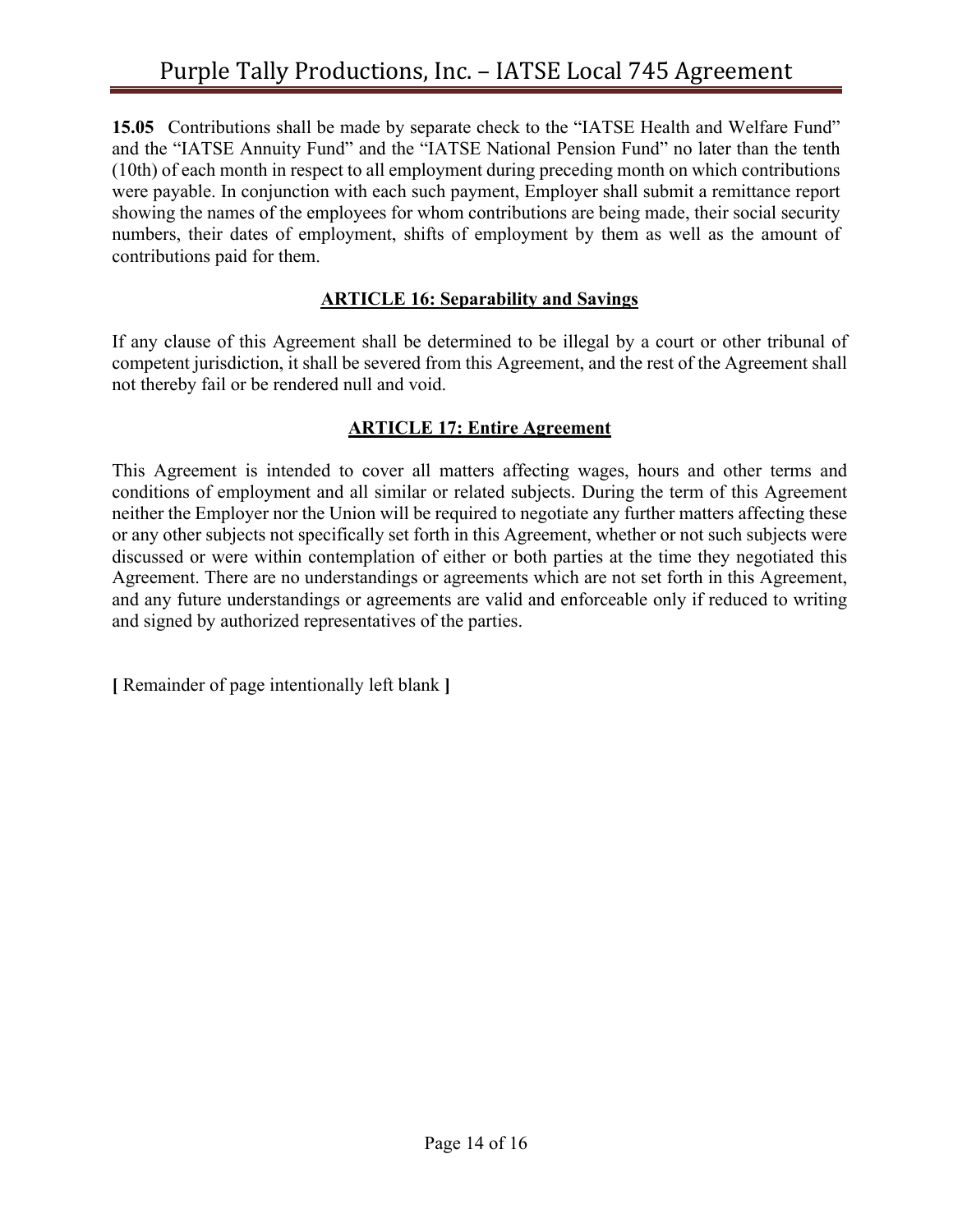## **ARTICLE 18: Term of Agreement**

This Agreement shall be effective as of April 1, 2021 and shall continue through March 31, 2024. All terms are effective upon execution of this Agreement. Negotiations for amended terms of this Agreement shall begin upon written request of either party, no later than sixty (60) days before the expiration date. In the event that neither party gives such notice, the Agreement shall be deemed renewed without amendment and shall continue from year to year until notice has been served.

| <b>IATSE LOCAL 745</b>                                                                                                      | PURPLE TALLY PRODUCTIONS |
|-----------------------------------------------------------------------------------------------------------------------------|--------------------------|
|                                                                                                                             |                          |
|                                                                                                                             | Title:                   |
| Date:                                                                                                                       | Date:                    |
| <b>INTERNATIONAL ALLIANCE OF</b><br>THEATRICAL STAGE EMPLOYEES,<br>MOVING PICTURE TECHNICIANS,<br>ARTISTS AND ALLIED CRAFTS |                          |
|                                                                                                                             |                          |
|                                                                                                                             |                          |
| Date:                                                                                                                       |                          |